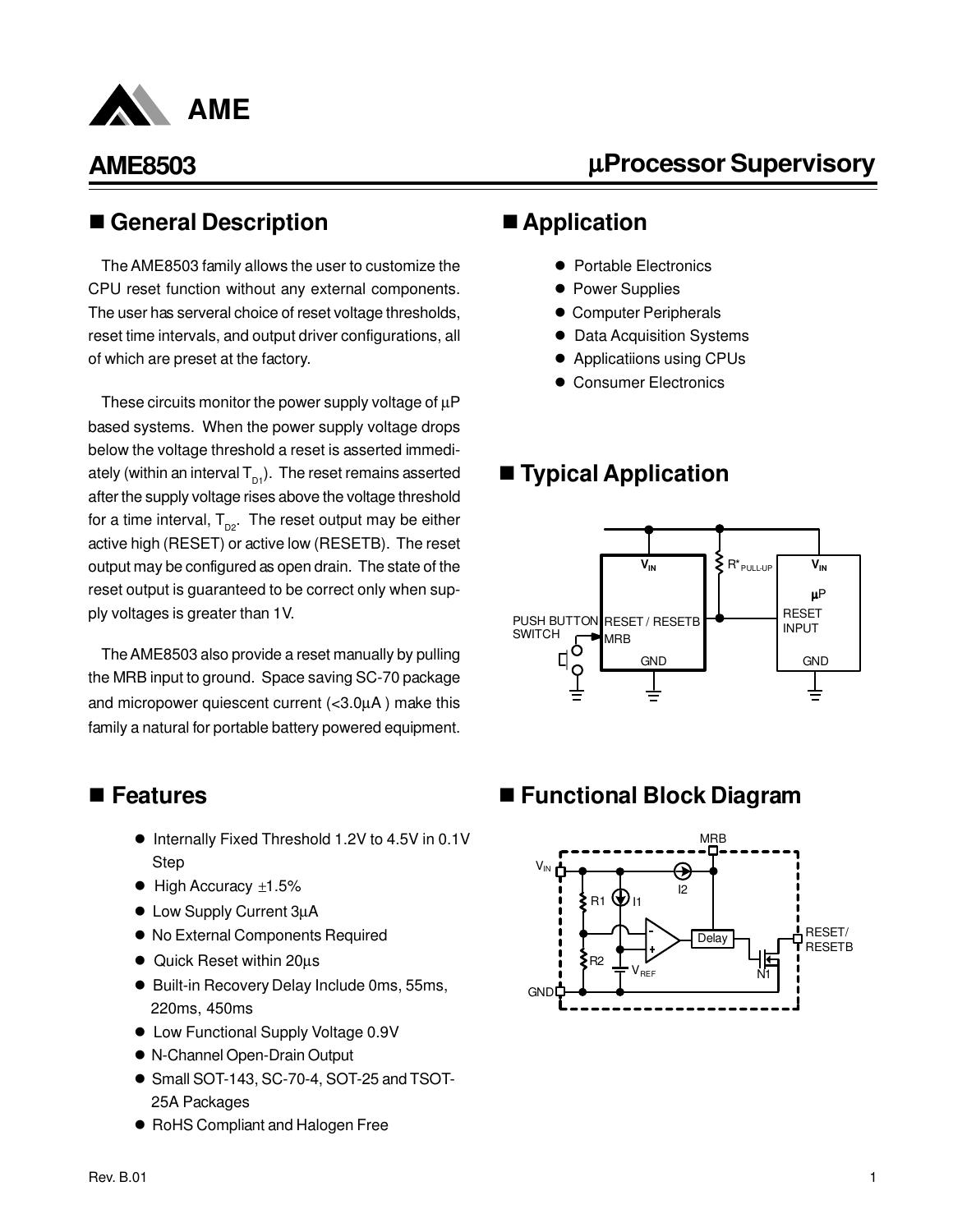

# µ**Processor Supervisory**

### ■ Pin Configuration

**SOT-25/TSOT-25A Top View**



#### **AME8503-AEVxxxxxx** 1. RESET/RESETB

- 2. IN
- 3. GND
- 4. MRB
- 5. NC

**\* Die Attach:**

 **Non-Conductive Epoxy**



# **Top View**



**SOT-25/TSOT-25A**

#### **AME8503-BEVxxxxxx**

- 1. NC
- 2. GND
- 3. RESET/RESETB
- 4. MRB
- 5. VCC

**\* Die Attach: Conductive Epoxy**

**SOT-143 Top View**



| AME8503-A4Uxxxxx |
|------------------|
|------------------|

1. GND

- 2. RESET/RESETB
- 3. MRB
- 4. IN

**\* Die Attach: Conductive Epoxy**





#### **AME8503-AIUxxxxx**

1. GND

- 2. RESET/RESETB
- 3. MRB
- 4. IN

**\* Die Attach: Non-Conductive Epoxy**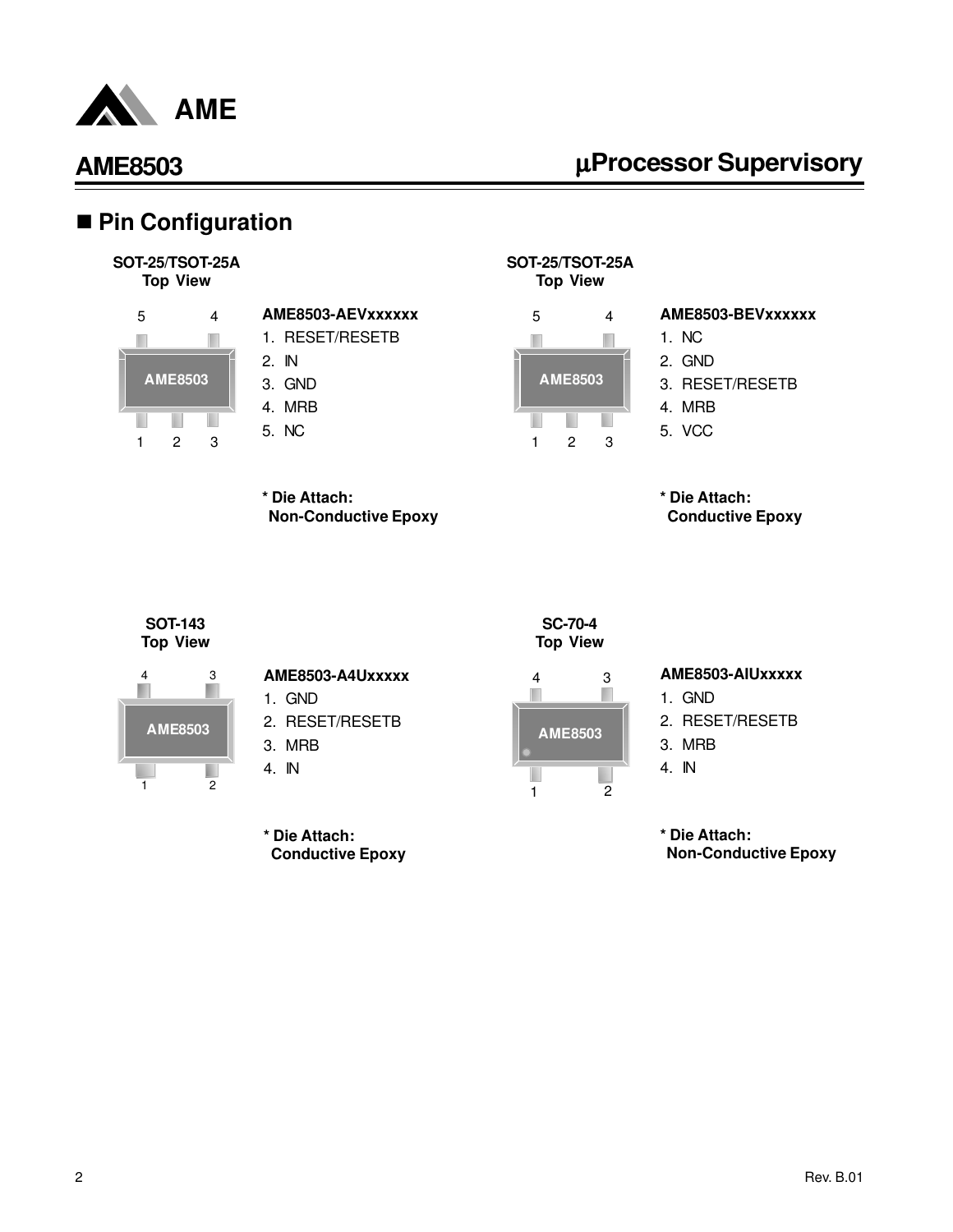

# µ**Processor Supervisory**

# n **Pin Description**

| Pin No. |                                  |                |                |                         |                                                                                                                                                                                                                                                                            |
|---------|----------------------------------|----------------|----------------|-------------------------|----------------------------------------------------------------------------------------------------------------------------------------------------------------------------------------------------------------------------------------------------------------------------|
|         | <b>SOT-25</b><br><b>TSOT-25A</b> | <b>SOT-143</b> | <b>SC-70-4</b> | <b>Pin Name</b>         | <b>Pin Description</b>                                                                                                                                                                                                                                                     |
| A       | в                                |                |                |                         |                                                                                                                                                                                                                                                                            |
|         | 3                                | $\overline{2}$ | 2              | RESET/<br><b>RESETB</b> | This pin can be ordered as RESET or RESETB. Reset is<br>active high.<br>RESETB is active low. It is also available with an open-<br>drain.                                                                                                                                 |
| 2       | 5                                | 4              | 4              | IN                      | Positive power supply. A reset is asserted after this voltage<br>drops below a predetermined level. After $V_{IN}$ rises above<br>that level the reset output remains asserted until the end of<br>the reset timeout periold.                                              |
| 3       | 2                                | 1              | 1              | <b>GND</b>              | Ground.                                                                                                                                                                                                                                                                    |
| 4       | 4                                | 3              | 3              | <b>MRB</b>              | Manual RESET. Active low. Pulling this pin low forces a<br>reset. After a low to high transition reset, remains asserted<br>for exactly one reset timeout period. This pin is internally<br>pulled high. The pin is floating or tied to $V_{\text{IN}}$ , if it is unused. |
| 5       |                                  | N/A            | N/A            | <b>NC</b>               | No connection. Not internally connected. Can left floating or<br>connected to GND.                                                                                                                                                                                         |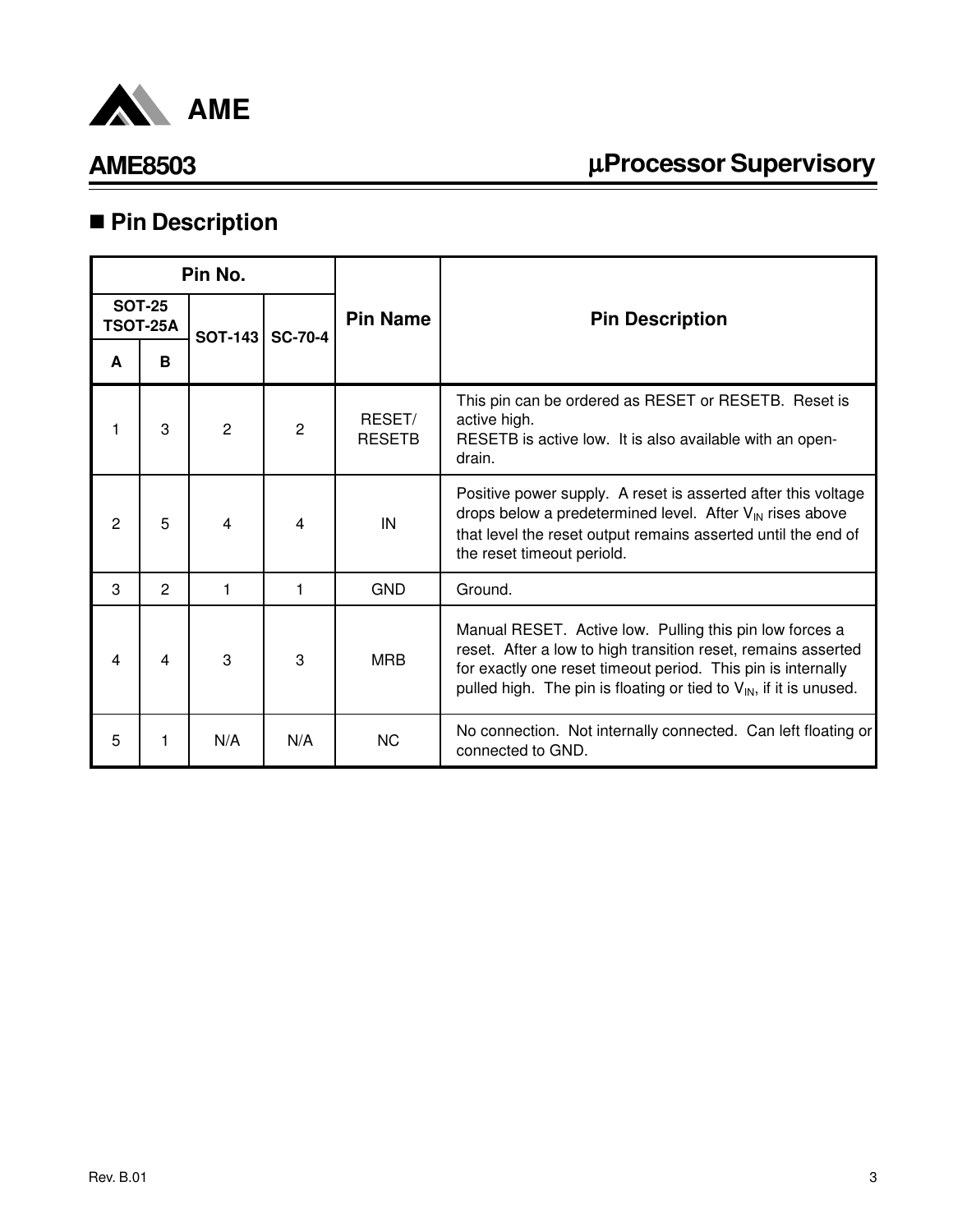

# $\blacksquare$  **Ordering Information**



| <b>Pin Configuration</b> |                                                                  | Package<br><b>Type</b> | <b>Number</b><br>of Pins | Output<br><b>Options</b>     | Reset<br><b>Time</b><br>$(T_{D2NOM})$     | $V_{IN}$<br><b>Threshold</b><br>Voltage<br>(V <sub>TH</sub> ) | <b>Special Feature</b>                                |
|--------------------------|------------------------------------------------------------------|------------------------|--------------------------|------------------------------|-------------------------------------------|---------------------------------------------------------------|-------------------------------------------------------|
| A<br>(SOT-25) 2. IN      | 1. RESET/RESETBE: SOT-2X<br>(TSOT-25A) 3. GND<br>4. MRB<br>5. NC | I: SC-70<br>4: SOT-143 | U: 4<br>V: 5             | A: RESETB<br><b>B: RESET</b> | B: 0ms<br>C: 55ms<br>D: 220ms<br>G: 450ms | 120: 1.2V<br>130: 1.3V<br>140: 1.4V                           | N/A: SOT-25<br>$K: 0.9$ mm max<br>(for TSOT-2XA Only) |
| B<br>$(SOT-25)$          | 1. NC<br>2. GND<br>(TSOT-25A) 3. RESET/RESETB<br>4. MRB<br>5. IN |                        |                          |                              |                                           | 480: 4.8V<br>490: 4.9V<br>500: 5.0V                           |                                                       |
| A<br>$(SOT-143)$         | 1. GND<br>2. RESET/RESETB<br>3. MRB<br>4. IN                     |                        |                          |                              |                                           |                                                               |                                                       |
| A<br>$(SC-70-4)$         | 1. GND<br>2. RESET/RESETB<br>3. MRB<br>4. IN                     |                        |                          |                              |                                           |                                                               |                                                       |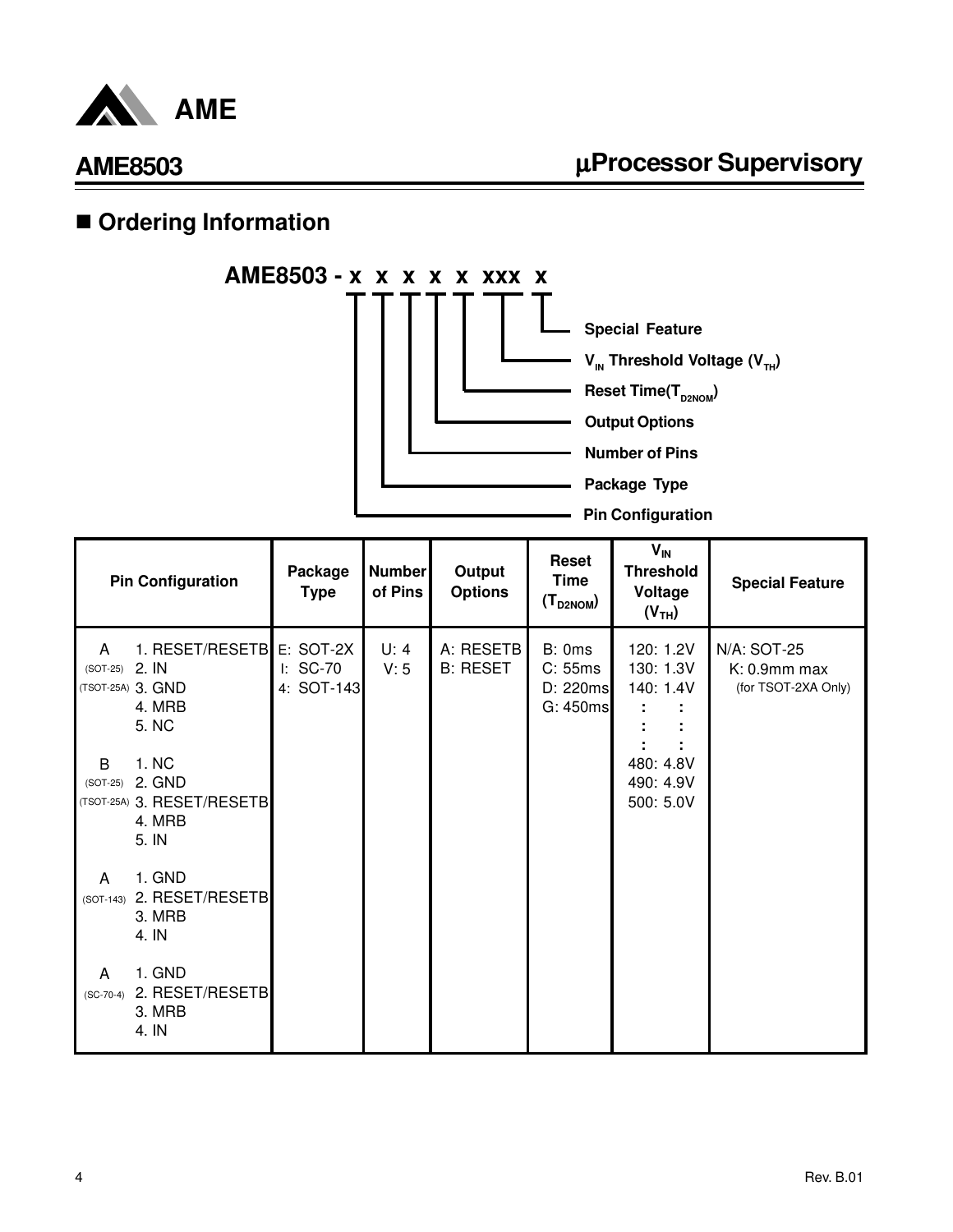

# n **Absolute Maximum Ratings**

| <b>Parameter</b>               |            | <b>Maximum</b> | <b>Unit</b> |
|--------------------------------|------------|----------------|-------------|
| <b>Supply Voltage</b>          |            | 6              |             |
| Input Current, V <sub>IN</sub> |            | 20             | mA          |
| Output Current, RESET, RESETB  |            | 20             | mA          |
| <b>ESD Classification</b>      | <b>HBM</b> | 2              | k٧          |
|                                | MМ         | 200            |             |

# ■ Recommended Operating Conditions

| <b>Parameter</b>           | <b>Symbol</b> | Rating          | Unit         |
|----------------------------|---------------|-----------------|--------------|
| Junction Temperature Range |               | $-40$ to $+125$ |              |
| Ambient Temperature Range  |               | $-40$ to $+85$  | $^{\circ}$ C |
| Storage Temperature Range  | <b>STG</b>    | $-65$ to $+150$ |              |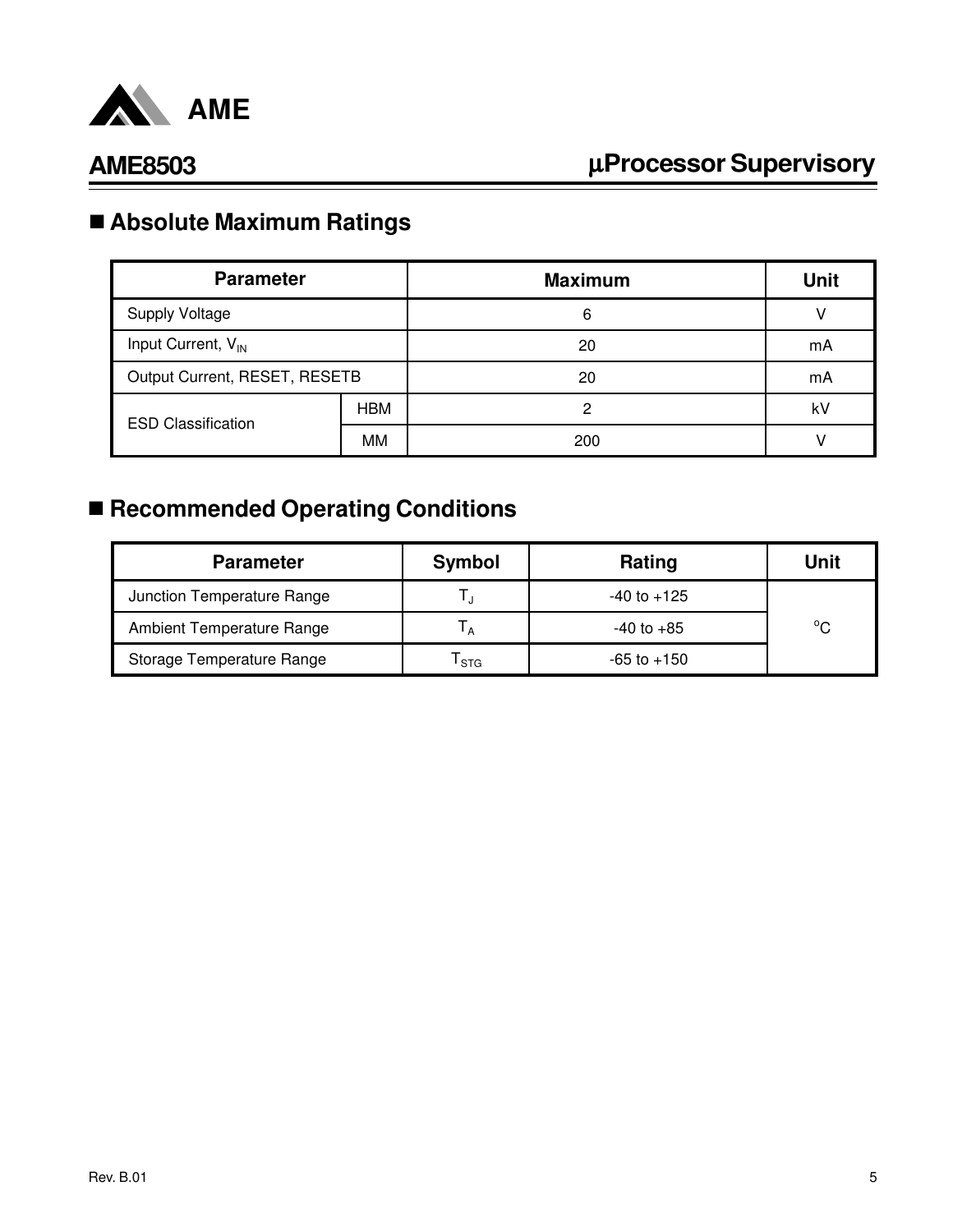

# µ**Processor Supervisory**

# n **Thermal Information**

| <b>Parameter</b>                                   | Package                        | <b>Die Attach</b>       | <b>Symbol</b>          | <b>Maximum</b> | <b>Unit</b>      |
|----------------------------------------------------|--------------------------------|-------------------------|------------------------|----------------|------------------|
|                                                    | <b>SOT-23</b><br>TSOT-23A      | <b>Conductive Epoxy</b> |                        | 81             |                  |
|                                                    | <b>SOT-143</b>                 |                         |                        | 130            |                  |
| Thermal Resistance*<br>(Junction to Case)          | <b>SOT-23</b><br><b>SOT-25</b> |                         | $\theta_{\text{JC}}$   | 140            | $^{\circ}$ C / W |
|                                                    | TSOT-23A<br>TSOT-25A           | Non-Conductive Epoxy    |                        | 130            |                  |
|                                                    | SC-70-4                        |                         |                        | 120            |                  |
|                                                    | <b>SOT-23</b>                  |                         |                        | 260            |                  |
|                                                    | TSOT-23A                       | <b>Conductive Epoxy</b> | $\theta_{\mathsf{JA}}$ | 230            | $^{\circ}$ C / W |
|                                                    | <b>SOT-143</b>                 |                         |                        | 350            |                  |
| <b>Thermal Resistance</b><br>(Junction to Ambient) | <b>SOT-23</b><br><b>SOT-25</b> |                         |                        | 280            |                  |
|                                                    | TSTO-23A<br>TSOT-25A           | Non-Conductive Epoxy    |                        | 250            |                  |
|                                                    | SC-70-4                        |                         |                        | 400            |                  |
|                                                    | <b>SOT-23</b>                  |                         |                        | 400            |                  |
|                                                    | TSOT-23A                       | <b>Conductive Epoxy</b> |                        | 455            |                  |
|                                                    | <b>SOT-143</b>                 |                         |                        | 285            |                  |
| Internal Power Dissipation                         | <b>SOT-23</b><br><b>SOT-25</b> |                         | $P_D$                  | 400            | mW               |
|                                                    | TSTO-23A<br>TSOT-25A           | Non-Conductive Epoxy    |                        | 400            |                  |
|                                                    | SC-70-4                        |                         |                        | 300            |                  |
| Lead Temperature (soldering 10 sec)**              |                                |                         |                        | 260            | $^{\circ}$ C     |

 $^*$  Measure  $\theta_{\text{JC}}$  on center of molding compound if IC has no tab.

\*\* MIL-STD-202G 210F.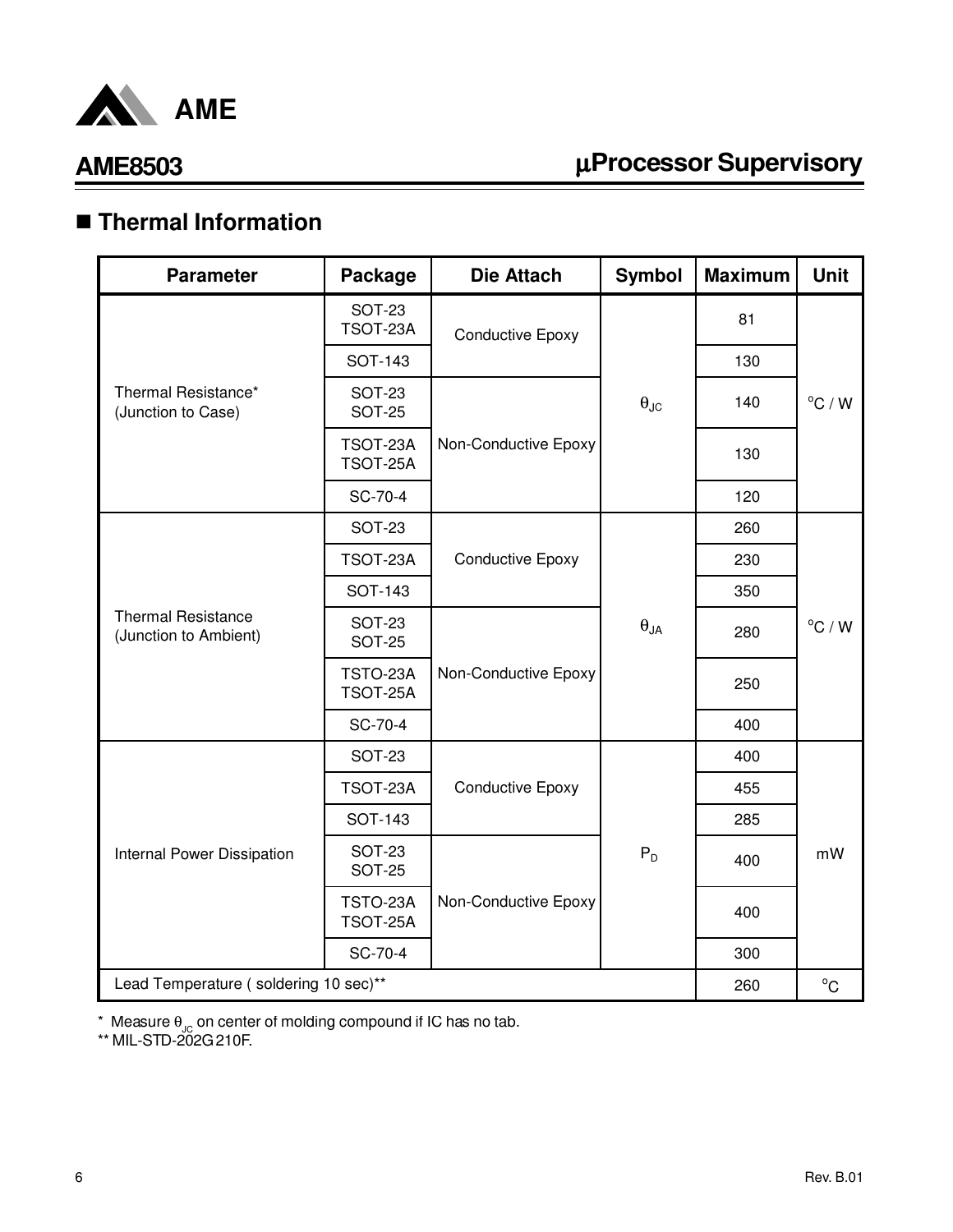

# µ**Processor Supervisory**

# n **Electrical Specifications**

 $T_{\rm A}$ =27°C, unless otherwise specified.

| <b>Parameter</b>                    |           | Symbol                   | <b>Test Condition</b>                                              | Min         | <b>Typ</b>            | <b>Max</b>  | <b>Units</b> |  |
|-------------------------------------|-----------|--------------------------|--------------------------------------------------------------------|-------------|-----------------------|-------------|--------------|--|
| Operating $V_{DD}(V_{OUT})$ Range   |           | $V_{DD}$                 | <b>RESET</b>                                                       | 0.9         |                       | 6           | $\vee$       |  |
|                                     |           |                          | <b>RESET</b>                                                       | 1.1         |                       | 6           |              |  |
| <b>Supply Current</b>               |           | I <sub>DD</sub>          | $V_{DD} = 5V$ , T <sub>A</sub> $= 27^{\circ}$ C                    |             | 3                     | 8           | μA           |  |
| <b>Reset Threshold</b>              |           | V <sub>TH</sub>          | $T_A = 27$ °C                                                      |             | 1.2 to 4.5            |             | V            |  |
| <b>Threshold Voltage Accuracy</b>   |           | $\Delta V$ <sub>TH</sub> | $T_A = 27^\circ C$                                                 | $-1.5$      |                       | 1.5         | $\%$         |  |
| V <sub>DD</sub> Drop to Reset Delay |           | $t_{RD}$                 | Drop= $VTH$ -125mV                                                 |             | 20                    |             | μs           |  |
|                                     | Version B |                          |                                                                    | $\mathbf 0$ | $\mathbf 0$           | $\mathbf 0$ |              |  |
| <b>Reset Active Time</b>            | Version C |                          |                                                                    | 35          | 55                    | 75          |              |  |
| Out Period                          | Version D | $t_{\mathsf{RP}}$        | $V_{DD} \ge 1.02 \times V_{TH}$                                    | 143         | 220                   | 297         | ms           |  |
|                                     | Version G |                          |                                                                    | 292         | 450                   | 608         |              |  |
|                                     |           | $V_{IL}$                 |                                                                    |             |                       | 0.3         | V            |  |
| <b>MR Input Threshold</b>           |           | $V_{IH}$                 | $T_A = 27^\circ C$                                                 | 0.8         |                       |             |              |  |
|                                     |           |                          | $V_{DD}$ < $V_{TH(MIN)}$ , $I_{SINK}$ =3.5mA,<br>$V_{TH} \geq 3V$  |             |                       | 0.4         |              |  |
| <b>RESET Output Voltage Low</b>     |           | $V_{OL}$                 | $V_{DD}$ < $V_{TH(MIN)}$ , $I_{SINK}$ =1.2mA,<br>$V_{TH} \ge 1.8V$ |             |                       | 0.3         | V            |  |
|                                     |           |                          | $VTH(MIN) > VDD > 1V$ ,<br>$I_{SINK}=0.5mA$                        |             |                       | 0.3         |              |  |
| <b>RESET Output Voltage Low</b>     |           |                          | $V_{DD} > V_{TH(MAX)}$ , $I_{SINK} = 3.5mA$ ,<br>$V_{TH} \geq 3V$  |             |                       | 0.4         |              |  |
|                                     |           | $V_{OL}$                 | $V_{DD} > V_{TH(MAX)}$ , $I_{SINK} = 1.2mA$ ,<br>$V_{TH} \ge 1.8V$ |             |                       | 0.3         | V            |  |
|                                     |           |                          | $V_{DD} > V_{TH(MAX)}$ , $I_{SINK} = 0.5mA$ ,<br>$V_{TH} \ge 1.2V$ |             |                       | 0.3         |              |  |
| <b>Hysteresis Width</b>             |           | <b>V<sub>HYS</sub></b>   |                                                                    |             | $0.01V$ <sub>TH</sub> |             | V            |  |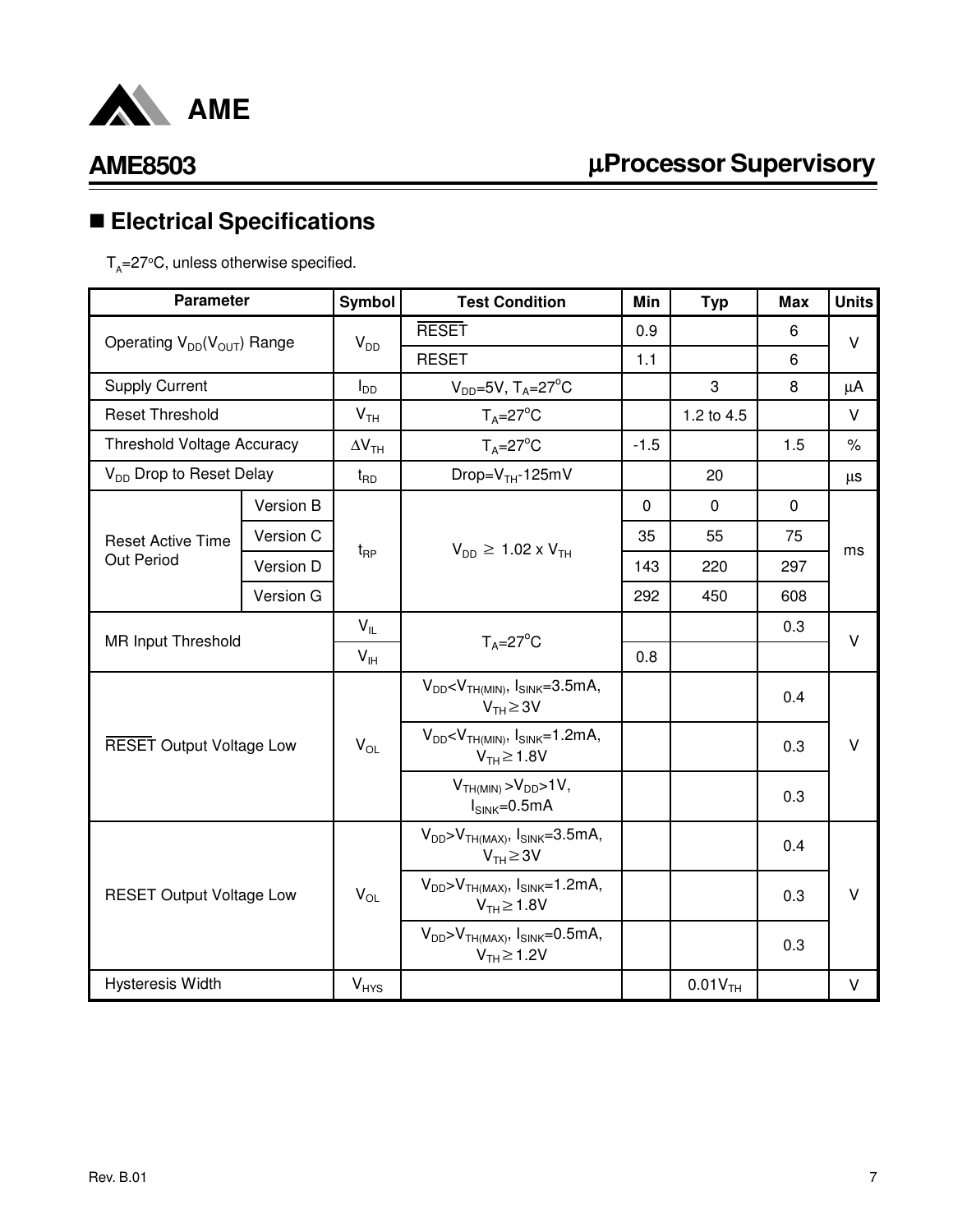

### ■ Characterization Curve



#### **Nch Driver Output Current vs VDS**





# µ**Processor Supervisory**

**Output Voltage vs. Input Voltage**



#### **Nch Driver Output Current vs VDS**



#### **Supply Current vs Input Voltage Supply Current vs Input Voltage**

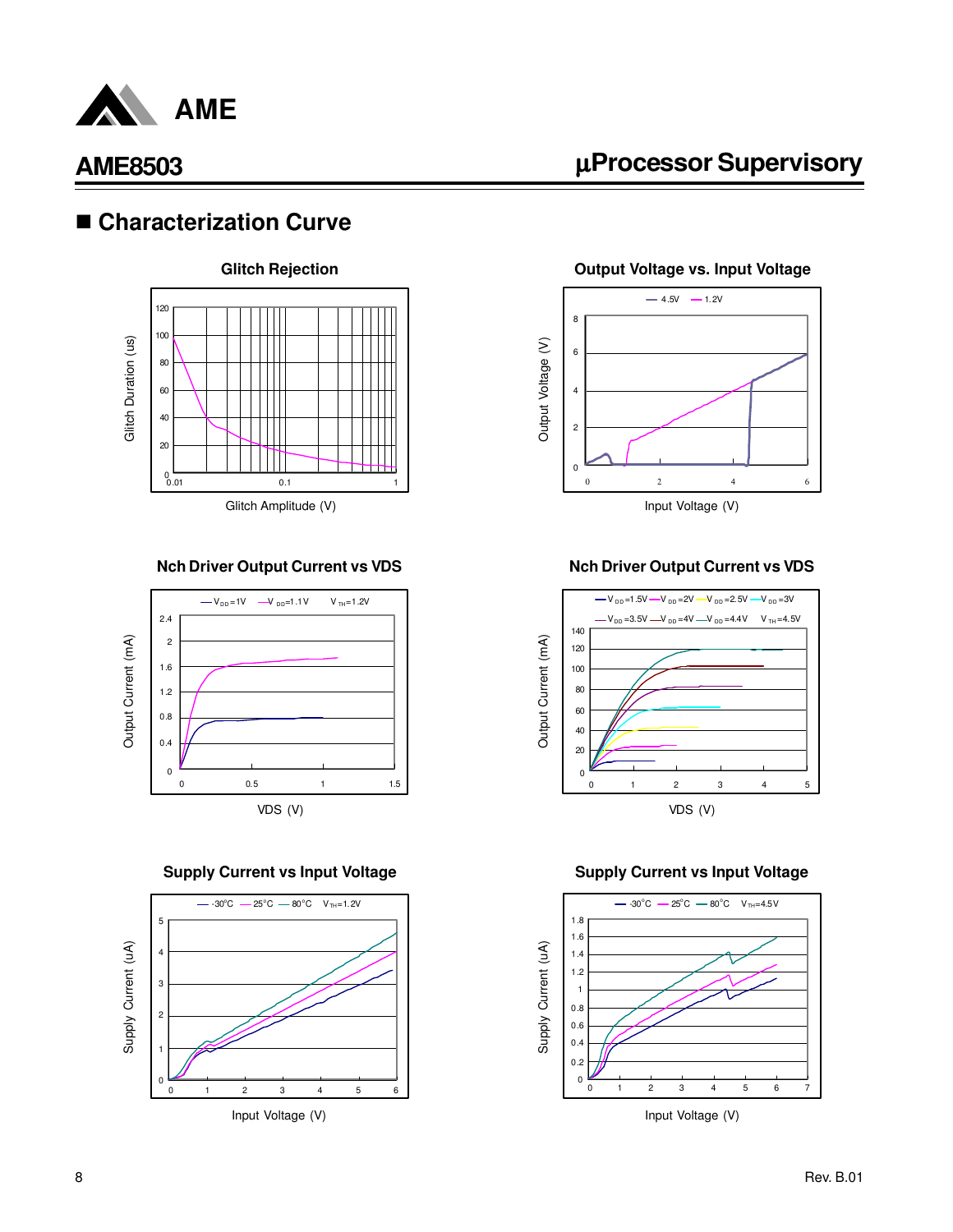

### ■ Characterization Curve (Contd.)



#### **Reset Threshold Derivation vs. Temperature**



#### **Power-Up Reset Time-Out vs. Temperature**



Temperature  $(^{\circ}C)$ 

### µ**Processor Supervisory**

#### **Power-Down Reset vs. Temperature Power-Down Reset vs. Temperature**



Temperature  $(^{\circ}C)$ 

#### **Nch Driver Sink Current vs. Input Voltage**



#### **Nch Driver Output Current vs VDS**

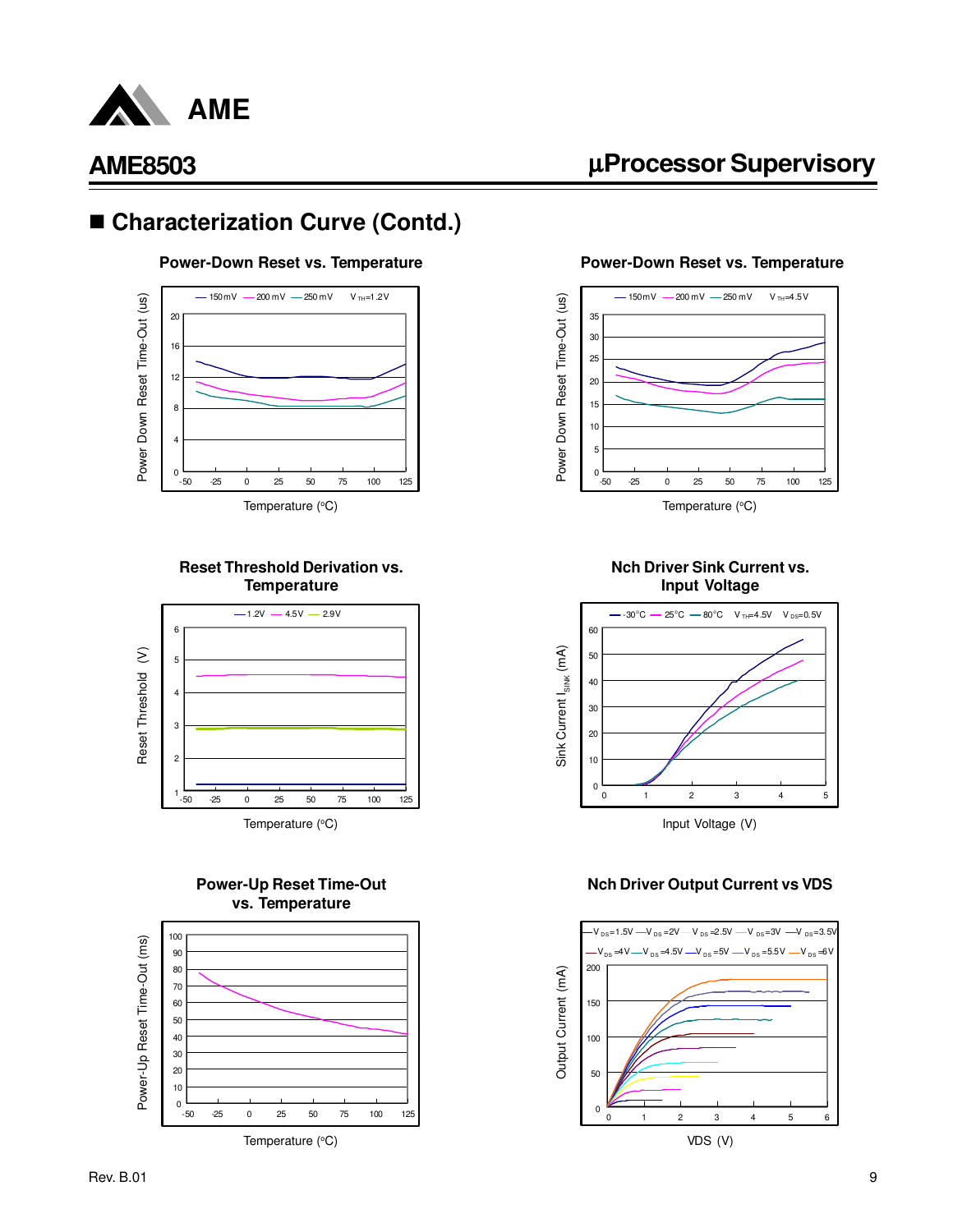

# ■ Characterization Curve (Contd.)

**Output Voltage vs. Input Voltage**

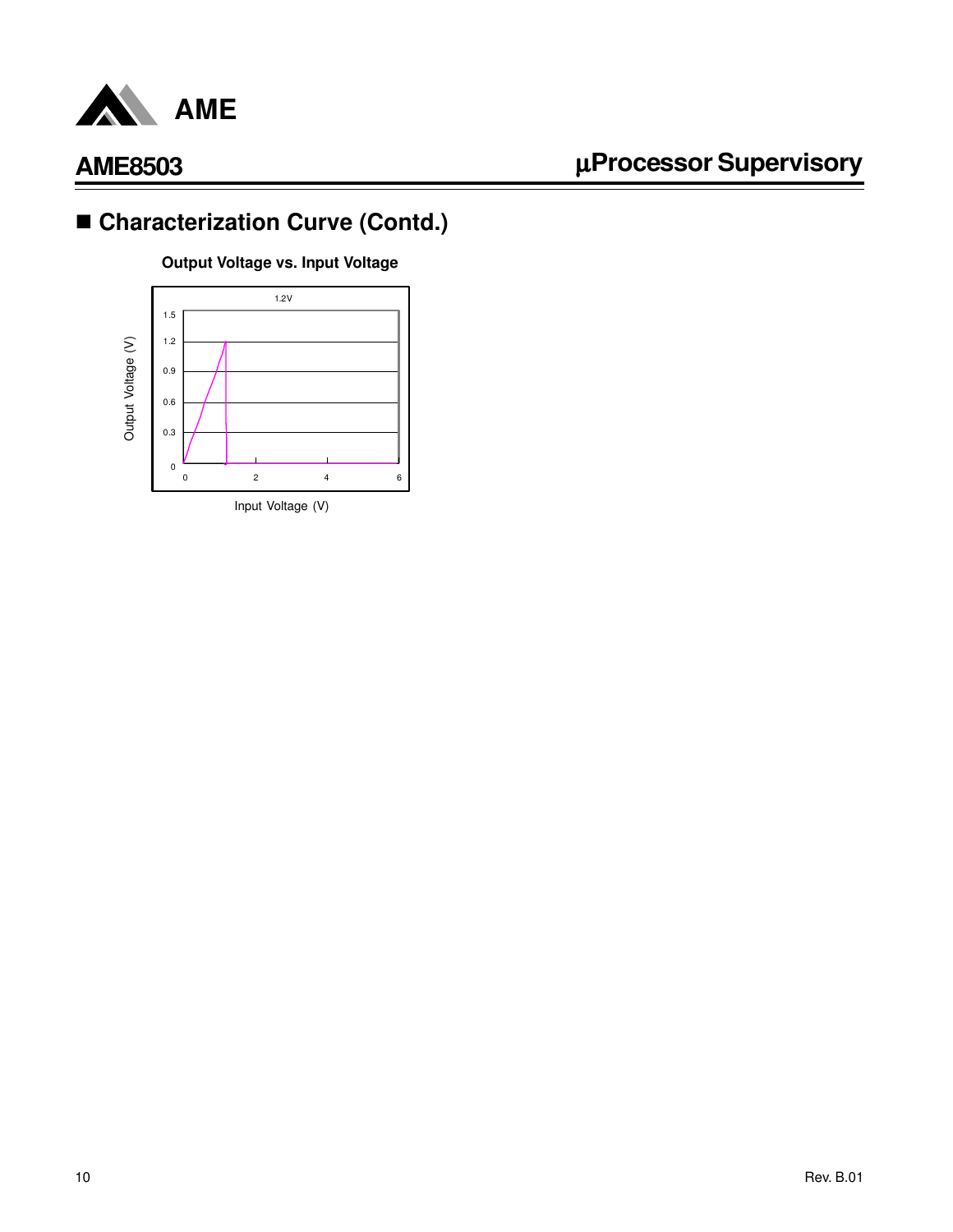

# n **Tape and Reel Dimension**

**SOT-143**



**Carrier Tape, Number of Components Per Reel and Reel Size**

| Package | <b>Carrier Width (W)</b> | Pitch (P)        | Pitch (P0)       | <b>Part Per Full Reel</b> | <b>Reel Size</b> |
|---------|--------------------------|------------------|------------------|---------------------------|------------------|
| SOT-143 | $8.0 \pm 0.1$ mm         | $4.0{\pm}0.1$ mm | $4.0{\pm}0.1$ mm | 3000pcs                   | $180±1$ mm       |

**SC-70-4**



**Carrier Tape, Number of Components Per Reel and Reel Size**

| Package | <b>Carrier Width (W)</b> | Pitch (P)        | Pitch (P0)       | <b>Part Per Full Reel</b> | <b>Reel Size</b> |
|---------|--------------------------|------------------|------------------|---------------------------|------------------|
| SC-70-4 | $8.0 \pm 0.1$ mm         | $4.0{\pm}0.1$ mm | $4.0{\pm}0.1$ mm | 3000pcs                   | $180±1$ mm       |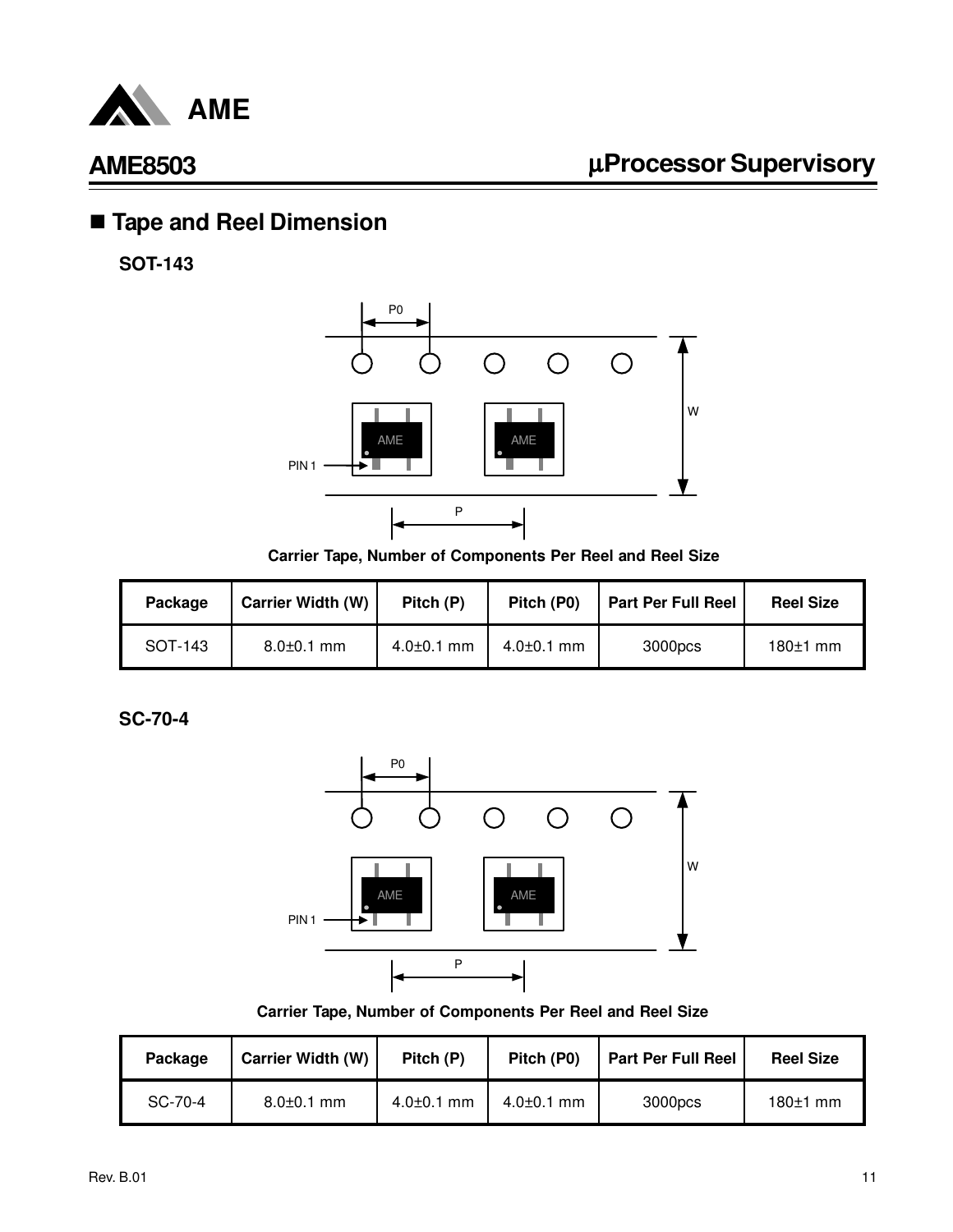

# ■ Tape and Reel Dimension (Contd.)

**SOT-25**



**Carrier Tape, Number of Components Per Reel and Reel Size**

| Package | <b>Carrier Width (W)</b> | Pitch (P)        | Pitch (P0)       | <b>Part Per Full Reel</b> | <b>Reel Size</b> |
|---------|--------------------------|------------------|------------------|---------------------------|------------------|
| SOT-25  | $8.0 \pm 0.1$ mm         | $4.0 \pm 0.1$ mm | $4.0{\pm}0.1$ mm | 3000pcs                   | $180±1$ mm       |

**TSOT-25A**



**Carrier Tape, Number of Components Per Reel and Reel Size**

| Package  | <b>Carrier Width (W)</b> | Pitch (P)        | Pitch (P0)       | <b>Part Per Full Reel</b> | <b>Reel Size</b> |
|----------|--------------------------|------------------|------------------|---------------------------|------------------|
| TSOT-25A | $8.0 \pm 0.1$ mm         | $4.0 \pm 0.1$ mm | $4.0{\pm}0.1$ mm | 3000pcs                   | $180±1$ mm       |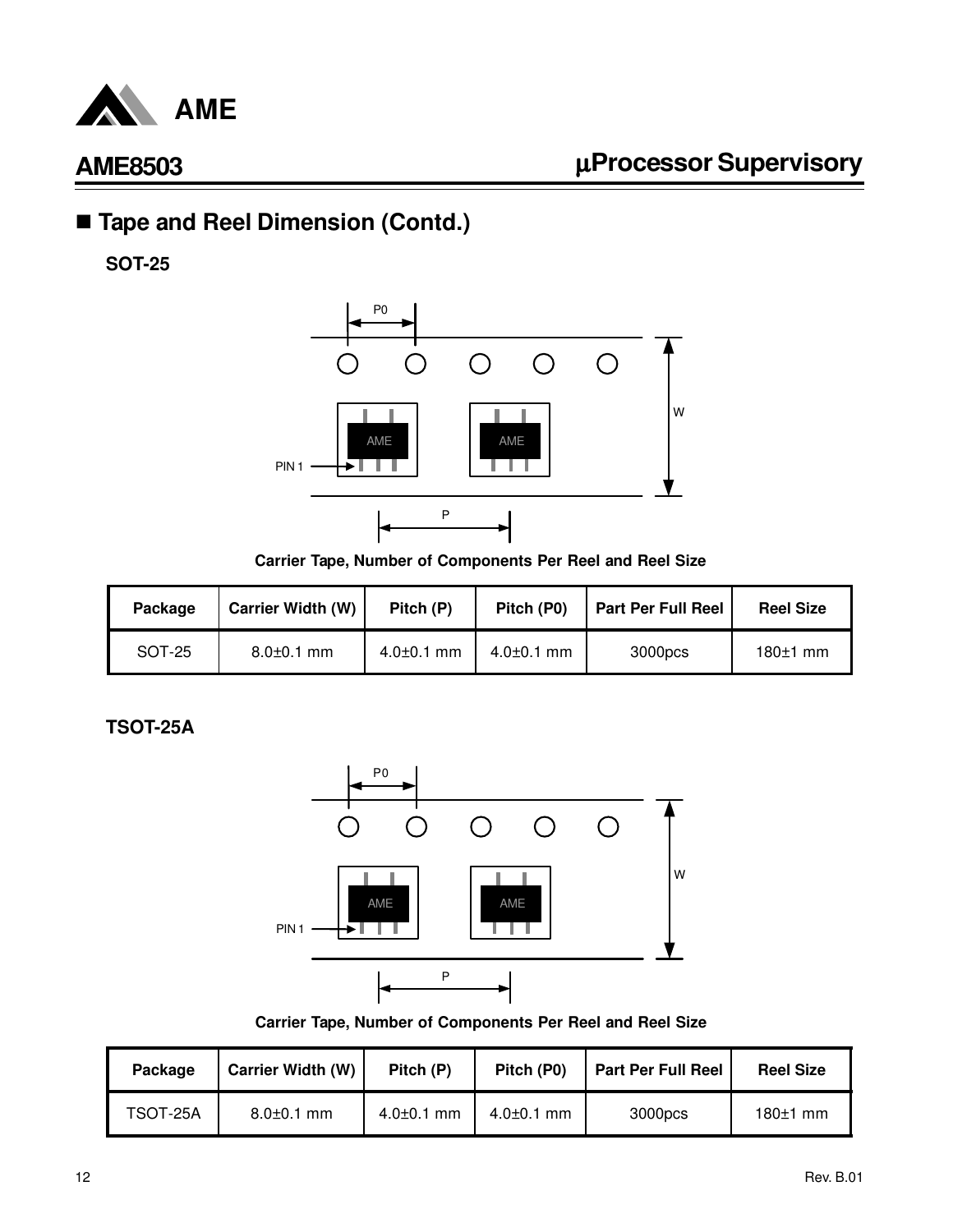

# µ**Processor Supervisory**

# ■ Package Dimension (Contd.)

**SOT-143**





**SIDE VIEW**



| <b>SYMBOLS</b> |              | <b>MILLIMETERS</b> | <b>INCHES</b> |             |  |
|----------------|--------------|--------------------|---------------|-------------|--|
|                | <b>MIN</b>   | <b>MAX</b>         | <b>MIN</b>    | <b>MAX</b>  |  |
| A              | 0.900        | 1.150              | 0.035         | 0.045       |  |
| A1             | 0.000        | 0.100              | 0.000         | 0.004       |  |
| A2             | 0.900        | 1.050              | 0.035         | 0.041       |  |
| b              | 0.300        | 0.500              | 0.012         | 0.020       |  |
| b1             | 0.750        | 0.900              | 0.030         | 0.035       |  |
| C              | 0.080        | 0.150              | 0.003         | 0.006       |  |
| D              | 2.800        | 3.000              | 0.110         | 0.118       |  |
| d              |              | 0.200 TYP          | 0.008 TYP     |             |  |
| Е              | 1.200        | 1.400              | 0.047         | 0.055       |  |
| Ε1             | 2.250        | 2.550              | 0.089         | 0.100       |  |
| е              |              | 0.950 TYP          |               | 0.037 TYP   |  |
| e1             | 1.800        | 2.000              | 0.071         | 0.079       |  |
| L              | $0.550$ REF. |                    | 0.022 REF     |             |  |
| L1             | 0.300        | 0.500              | 0.012         | 0.020       |  |
| θ              | $0^{\circ}$  | $8^{\circ}$        | $0^{\circ}$   | $8^{\circ}$ |  |

### n **Lead Pattern Drawing**



Note:

1. Lead pattern unit description:

 BSC: Basic. Represents theoretical exact dimension or dimension target.

- 2. Dimensions in Millimeters.
- 3. General tolerance 0.05mm unless otherwise specified.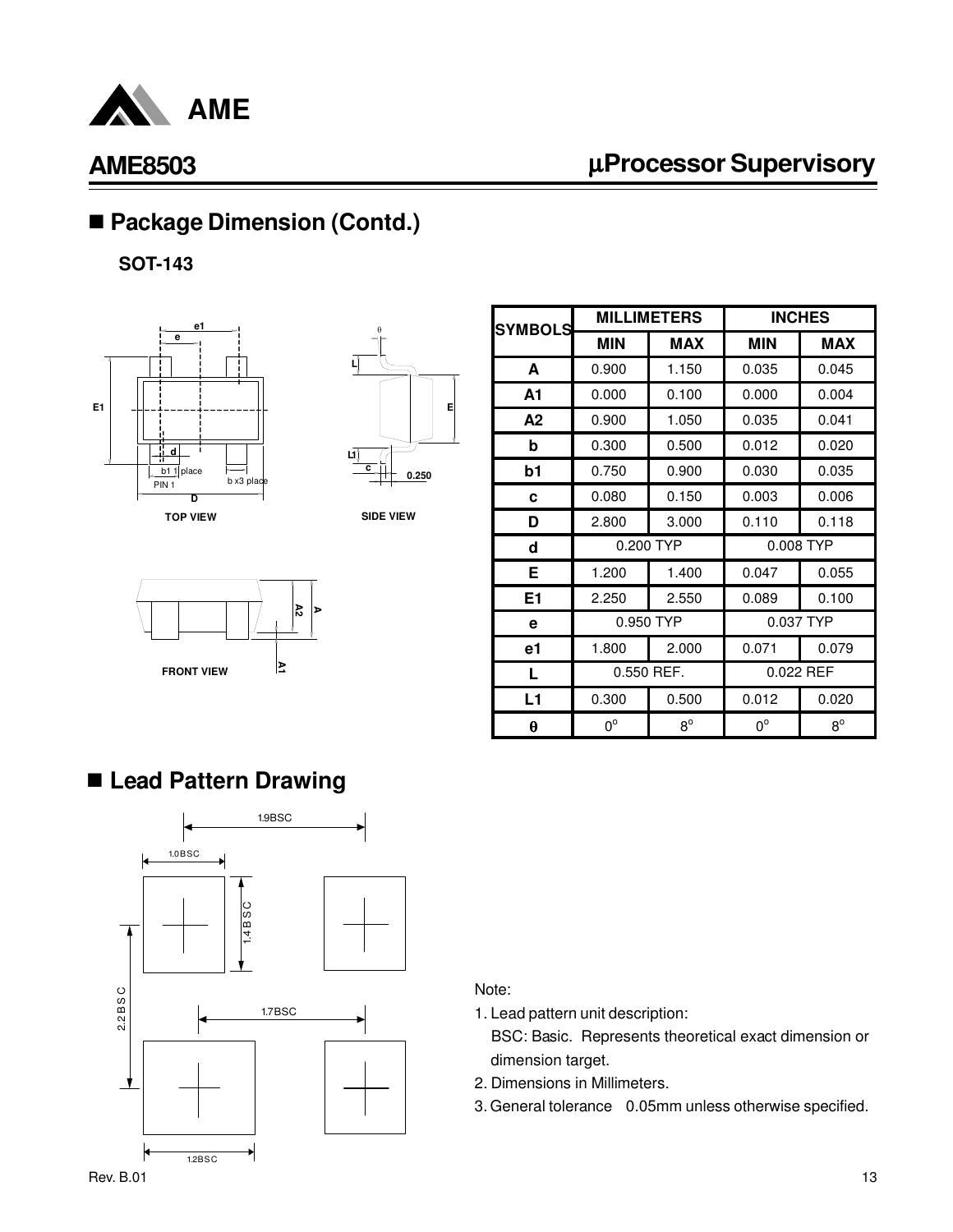

# µ**Processor Supervisory**

# ■ Package Dimension (Contd.)

**SC-70-4**





**SIDE VIEW**



### **FRONT VIEW A1 A2 A**

# ■ Lead Pattern Drawing



Note:

1. Lead pattern unit description:

 BSC: Basic. Represents theoretical exact dimension or dimension target.

- 2. Dimensions in Millimeters.
- 3. General tolerance  $\pm$  0.05mm unless otherwise specified.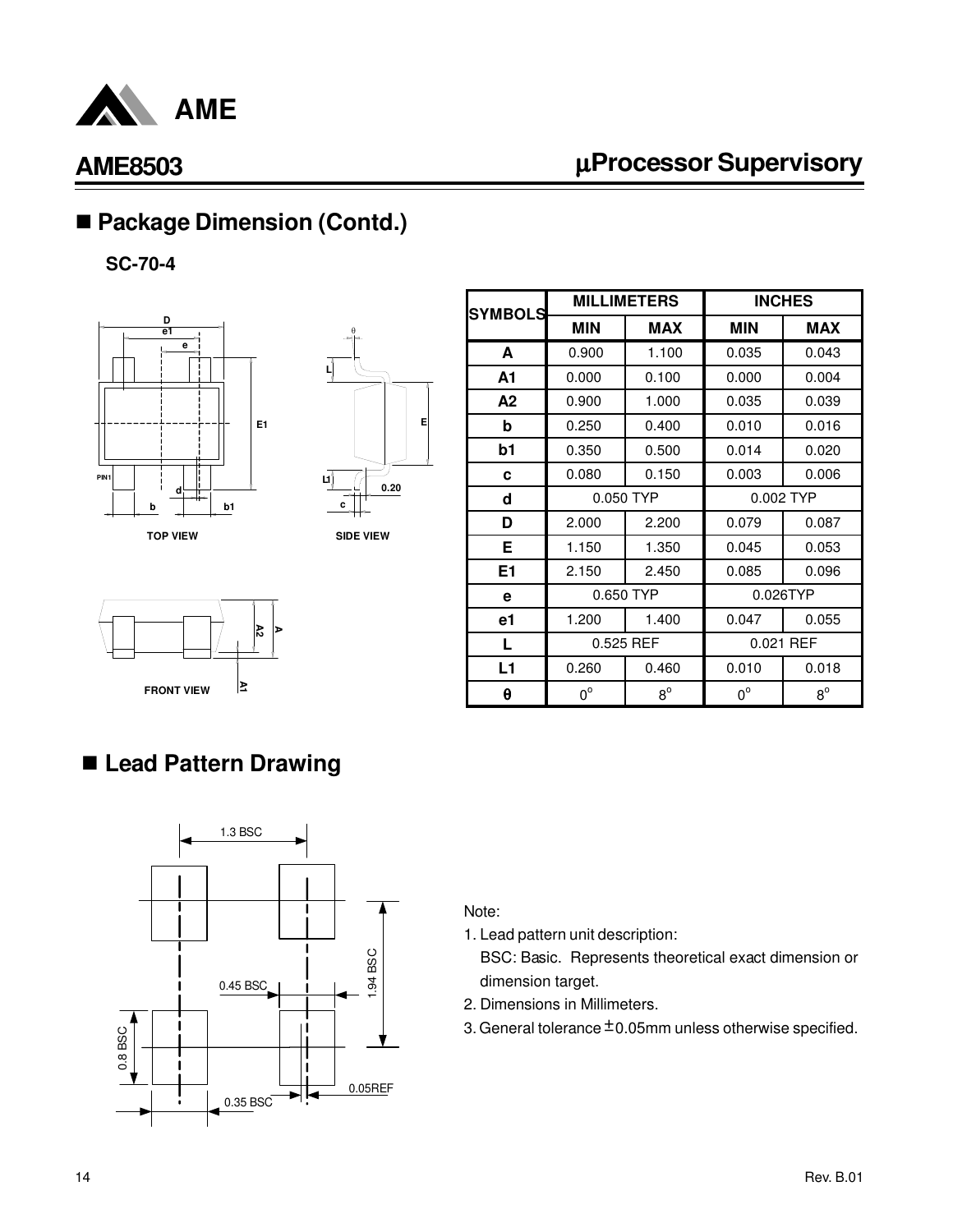

# µ**Processor Supervisory**

# ■ Package Dimension (Contd.)

**SOT-25**





| $\theta$ 1 + |  |
|--------------|--|
|              |  |
|              |  |
|              |  |
|              |  |
|              |  |
|              |  |
|              |  |
|              |  |
|              |  |

| <b>SYMBOLS</b> | <b>MILLIMETERS</b> |              | <b>INCHES</b> |              |
|----------------|--------------------|--------------|---------------|--------------|
|                | MIN                | MAX          | MIN           | MAX          |
| А              | 0.90               | 1.30         | 0.0354        | 0.0512       |
| $A_1$          | 0.00               | 0.15         | 0.0000        | 0.0059       |
| b              | 0.30               | 0.55         | 0.0118        | 0.0217       |
| D              | 2.70               | 3.10         | 0.1063        | 0.1220       |
| E              | 1.40               | 1.80         | 0.0551        | 0.0709       |
| е              | <b>1.90 BSC</b>    |              | 0.0748 BSC    |              |
| Н              | 2.60               | 3.00         | 0.1024        | 0.1181       |
| L              | 0.37 BSC           |              | 0.0146 BSC    |              |
| θ1             | $0^{\circ}$        | $10^{\circ}$ | $0^{\circ}$   | $10^{\circ}$ |
| S <sub>1</sub> | 0.95 BSC           |              | 0.0374 BSC    |              |

# n **Lead Pattern Drawing**



### Note:

1. Lead pattern unit description:

 BSC: Basic. Represents theoretical exact dimension or dimension target.

- 2. Dimensions in Millimeters.
- 3. General tolerance  $\pm$  0.05mm unless otherwise specified.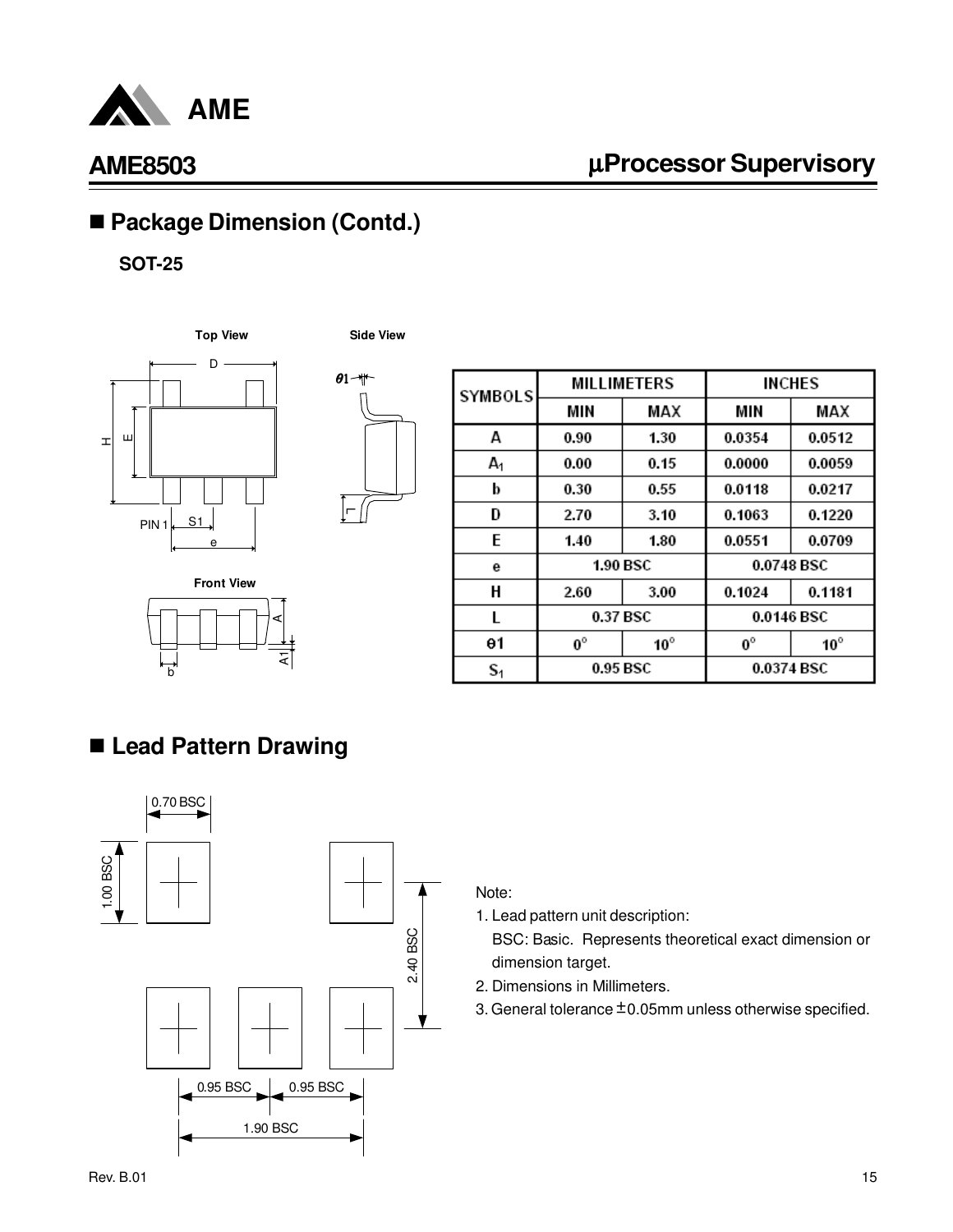

# µ**Processor Supervisory**

# ■ Package Dimension (Contd.)

**TSOT-25A**





| <b>SYMBOLS</b> | <b>MILLIMETERS</b> |             | <b>INCHES</b> |             |
|----------------|--------------------|-------------|---------------|-------------|
|                | <b>MIN</b>         | <b>MAX</b>  | <b>MIN</b>    | <b>MAX</b>  |
| A              | 0.700              | 0.900       | 0.028         | 0.035       |
| A1             | 0.000              | 0.100       | 0.000         | 0.004       |
| A <sub>2</sub> | 0.700              | 0.800       | 0.028         | 0.031       |
| b              | 0.350              | 0.500       | 0.014         | 0.020       |
| c              | 0.080              | 0.200       | 0.003         | 0.008       |
| D              | 2.820              | 3.020       | 0.111         | 0.119       |
| Е              | 1.600              | 1.700       | 0.063         | 0.067       |
| E <sub>1</sub> | 2.650              | 2.950       | 0.104         | 0.116       |
| е              | 0.95 BSC           |             | 0.037 BSC     |             |
| e1             | 1.90 BSC           |             | 0.075 BSC     |             |
| L              | 0.300              | 0.600       | 0.012         | 0.024       |
| θ              | $0^{\circ}$        | $8^{\circ}$ | $0^{\circ}$   | $8^{\circ}$ |

# n **Lead Pattern Drawing**



#### Note:

- 1. Lead pattern unit description:
	- BSC: Basic. Represents theoretical exact dimension or dimension target.
- 2. Dimensions in Millimeters.
- 3. General tolerance  $\pm$  0.05mm unless otherwise specified.